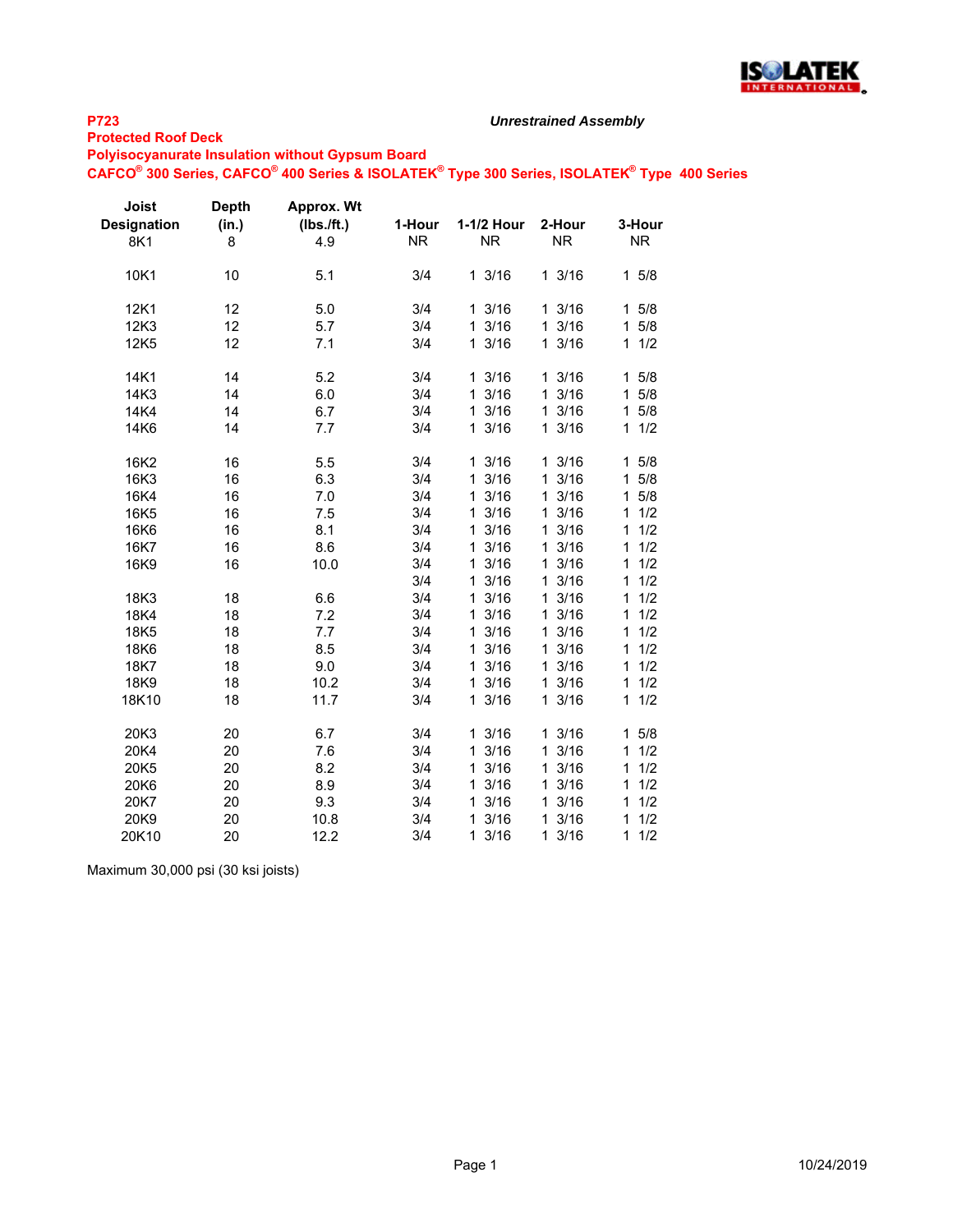

#### **Protected Roof Deck**

**Polyisocyanurate Insulation without Gypsum Board**

**CAFCO® 300 Series, CAFCO® 400 Series & ISOLATEK® Type 300 Series, ISOLATEK® Type 400 Series**

*Unrestrained Assembly*

| Joist              | <b>Depth</b> | Approx. Wt |        |                      |                  |                     |
|--------------------|--------------|------------|--------|----------------------|------------------|---------------------|
| <b>Designation</b> | (in.)        | (Ibs./ft.) | 1-Hour | 1-1/2 Hour           | 2-Hour           | 3-Hour              |
| 22K4               | 22           | 8.0        | 3/4    | 13/16                | $1 \frac{3}{16}$ | 1/2<br>1.           |
| 22K5               | 22           | 8.8        | 3/4    | 1 3/16               | $1 \frac{3}{16}$ | 1/2<br>1            |
| 22K6               | 22           | 9.2        | 3/4    | 13/16                | $1 \frac{3}{16}$ | 1/2<br>1            |
| 22K7               | 22           | 9.7        | 3/4    | 13/16                | 13/16            | 1/2<br>1            |
| 22K9               | 22           | 11.9       | 3/4    | 13/16                | 13/16            | 1/2<br>1            |
| 22K10              | 22           | 12.6       | 3/4    | 13/16                | $1 \frac{3}{16}$ | 1/2<br>1            |
| 22K11              | 22           | 13.8       | 3/4    | 13/16                | 13/16            | 1/2<br>$\mathbf 1$  |
| 24K4               | 24           | 8.4        | 3/4    | 13/16                | 13/16            | 1/2<br>1            |
| 24K5               | 24           | 9.3        | 3/4    | 13/16                | 13/16            | 1<br>1/2            |
| 24K6               | 24           | 9.7        | 3/4    | 13/16                | 13/16            | 1/2<br>1            |
| 24K7               | 24           | 10.1       | 3/4    | 13/16                | 13/16            | 1/2<br>1            |
| 24K8               | 24           | 11.5       | 3/4    | 13/16                | 13/16            | 1/2<br>1            |
| 24K9               | 24           | 12.0       | 3/4    | 3/16<br>1            | 13/16            | 1/2<br>1            |
| 24K10              | 24           | 13.1       | 3/4    | 13/16                | $1 \frac{3}{16}$ | 1<br>1/2            |
| 24K12              | 24           | 16.0       | 3/4    | 13/16                | 13/16            | 1/2<br>1            |
| 26K5               | 26           | 9.8        | 3/4    | 13/16                | 13/16            | 1/2<br>1            |
| 26K6               | 26           | 10.6       | 3/4    | 3/16<br>1            | 13/16            | 1<br>1/2            |
| 26K7               | 26           | 10.9       | 3/4    | 13/16                | 13/16            | 1/2<br>1            |
| 26K8               | 26           | 12.1       | 3/4    | 13/16                | $1 \frac{3}{16}$ | 1/2<br>1            |
| 26K9               | 26           | 12.2       | 3/4    | 13/16                | $1 \frac{3}{16}$ | 1/2<br>1            |
| 26K10              | 26           | 13.8       | 3/4    | 13/16                | 13/16            | $\mathbf{1}$<br>1/2 |
| 26K12              | 26           | 16.6       | 3/4    | 13/16                | 13/16            | 1/2<br>1.           |
| 28K6               | 28           | 11.4       | 3/4    | 13/16                | 13/16            | 11/2                |
| 28K7               | 28           | 11.8       | 3/4    | 13/16                | 13/16            | 1<br>1/2            |
| 28K8               | 28           | 12.7       | 3/4    | 3/16<br>$\mathbf{1}$ | 13/16            | 1/2<br>1            |
| 28K9               | 28           | 13.0       | 3/4    | 13/16                | 13/16            | 1/2<br>1            |
| 28K10              | 28           | 14.3       | 3/4    | 13/16                | 13/16            | 1<br>1/2            |
| 28K12              | 28           | 17.1       | 3/4    | 13/16                | 13/16            | 1/2<br>1            |
| 30K7               | 30           | 12.3       | 3/4    | 13/16                | 13/16            | 1<br>1/2            |
| 30K8               | 30           | 13.2       | 3/4    | 13/16                | 13/16            | 1/2<br>1            |
| 30K9               | 30           | 13.4       | 3/4    | 13/16                | 13/16            | 1/2<br>1            |
| 30K10              | 30           | 15.0       | 3/4    | 13/16                | 13/16            | 1/2<br>1            |
| 30K11              | 30           | 16.4       | 3/4    | 13/16                | 13/16            | 1<br>1/2            |
| 30K12              | 30           | 17.6       | 3/4    | 13/16                | 13/16            | 1/2<br>1            |
| 18LH02             | 18           | 10         | 3/4    | 13/16                | 13/16            | 1<br>1/2            |
| 18LH03             | 18           | 11         | 3/4    | 13/16                | 13/16            | 1/2<br>1            |
| 18LH04             | 18           | 12         | 3/4    | 13/16                | 13/16            | $\mathbf{1}$<br>1/2 |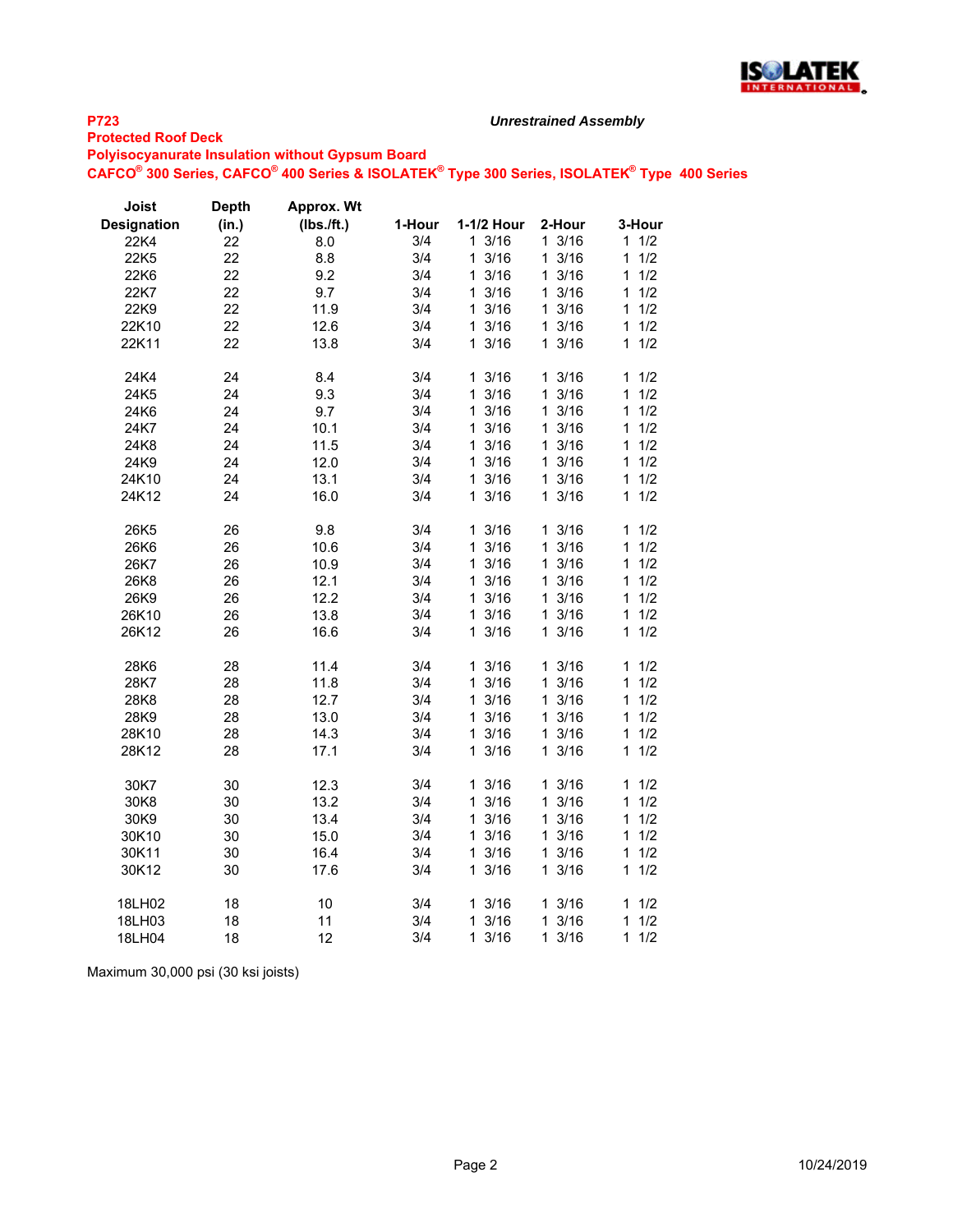

#### **Protected Roof Deck**

**Polyisocyanurate Insulation without Gypsum Board**

**CAFCO® 300 Series, CAFCO® 400 Series & ISOLATEK® Type 300 Series, ISOLATEK® Type 400 Series**

*Unrestrained Assembly*

| Joist              | <b>Depth</b> | Approx. Wt |        |                      |                      |           |
|--------------------|--------------|------------|--------|----------------------|----------------------|-----------|
| <b>Designation</b> | (in.)        | (Ibs./ft.) | 1-Hour | 1-1/2 Hour           | 2-Hour               | 3-Hour    |
| 18LH05             | 18           | 15         | 3/4    | 13/16                | 13/16                | 1/2<br>1. |
| 18LH06             | 18           | 15         | 3/4    | 13/16                | 13/16                | 1/2<br>1  |
| 18LH07             | 18           | 17         | 3/4    | 13/16                | 13/16                | 1/2<br>1  |
| 18LH08             | 18           | 19         | 3/4    | $1 \frac{3}{16}$     | 13/16                | 1/2<br>1  |
| 18LH09             | 18           | 21         | 3/4    | 13/16                | 13/16                | 1/2<br>1  |
| 20LH02             | 20           | 10         | 3/4    | 13/16                | 13/16                | 1<br>1/2  |
| 20LH03             | 20           | 11         | 3/4    | 3/16<br>1            | 13/16                | 1/2<br>1  |
| 20LH04             | 20           | 12         | 3/4    | 3/16<br>1            | 13/16                | 1/2<br>1  |
| 20LH05             | 20           | 14         | 3/4    | 13/16                | 13/16                | 1/2<br>1  |
| 20LH06             | 20           | 15         | 3/4    | 3/16<br>1            | 13/16                | 1/2<br>1  |
| 20LH07             | 20           | 17         | 3/4    | 1<br>3/16            | 13/16                | 1/2<br>1  |
| 20LH08             | 20           | 19         | 3/4    | 3/16<br>1            | 13/16                | 1/2<br>1  |
| 20LH09             | 20           | 21         | 3/4    | 3/16<br>1            | 13/16                | 1<br>1/2  |
| 20LH10             | 20           | 23         | 3/4    | 3/16<br>1            | 13/16                | 1/2<br>1  |
|                    |              |            | 3/4    | 1<br>3/16            | 13/16                | 1/2<br>1  |
| 24LH03             | 24           | 11         | 3/4    | 13/16                | 13/16                | 1/2<br>1  |
| 24LH04             | 24           | 12         | 3/4    | 13/16                | 13/16                | 1/2<br>1  |
| 24LH05             | 24           | 13         | 3/4    | 1<br>3/16            | $\mathbf{1}$<br>3/16 | 1/2<br>1  |
| 24LH06             | 24           | 16         | 3/4    | 13/16                | 13/16                | 1/2<br>1  |
| 24LH07             | 24           | 17         | 3/4    | 13/16                | 13/16                | 1/2<br>1  |
| 24LH08             | 24           | 18         | 3/4    | 3/16<br>1            | 13/16                | 1/2<br>1  |
| 24LH09             | 24           | 21         | 3/4    | 13/16                | 13/16                | 1/2<br>1  |
| 24LH10             | 24           | 23         | 3/4    | 13/16                | 13/16                | 1<br>1/2  |
| 24LH11             | 24           | 25         | 3/4    | 13/16                | 13/16                | 1/2<br>1  |
| 28LH05             | 28           | 13         | 3/4    | 13/16                | 13/16                | 1/2<br>1  |
| 28LH06             | 28           | 16         | 3/4    | 3/16<br>1            | 13/16                | 1<br>1/2  |
| 28LH07             | 28           | 17         | 3/4    | 3/16<br>1            | 13/16                | 1/2<br>1  |
| 28LH08             | 28           | 18         | 3/4    | 13/16                | 13/16                | 1/2<br>1  |
| 28LH09             | 28           | 21         | 3/4    | 13/16                | 13/16                | 1/2<br>1  |
| 28LH10             | 28           | 23         | 3/4    | 13/16                | 13/16                | 1/2<br>1  |
| 28LH11             | 28           | 25         | 3/4    | 3/16<br>1            | 13/16                | 1/2<br>1  |
| 28LH12             | 28           | 27         | 3/4    | 13/16                | 13/16                | 1/2<br>1  |
| 28LH13             | 28           | 30         | 3/4    | 13/16                | 13/16                | 1/2<br>1  |
| 32LH06             | 32           | 14         | 3/4    | 13/16                | 13/16                | 1/2<br>1  |
| 32LH07             | 32           | 16         | 3/4    | 13/16                | 13/16                | 1<br>1/2  |
| 32LH08             | 32           | 17         | 3/4    | 3/16<br>1            | 13/16                | 1/2<br>1  |
| 32LH09             | 32           | 21         | 3/4    | 3/16<br>1            | 13/16                | 1/2<br>1  |
| 32LH10             | 32           | 21         | 3/4    | $\mathbf{1}$<br>3/16 | 13/16                | 1<br>1/2  |
| 32LH11             | 32           | 24         | 3/4    | 3/16<br>1            | 3/16<br>1            | 1/2<br>1  |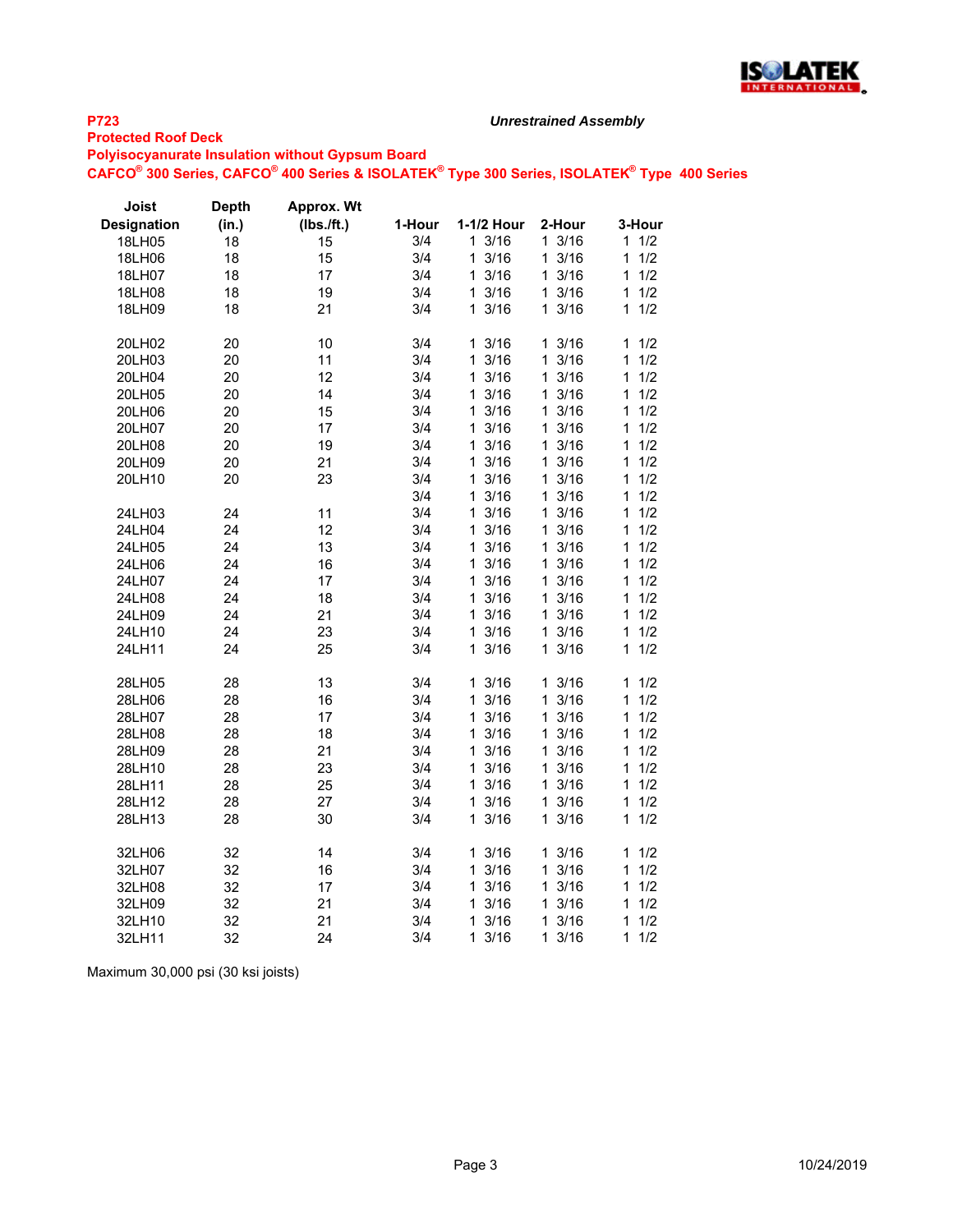

#### **Protected Roof Deck**

**Polyisocyanurate Insulation without Gypsum Board**

**CAFCO® 300 Series, CAFCO® 400 Series & ISOLATEK® Type 300 Series, ISOLATEK® Type 400 Series**

*Unrestrained Assembly*

| Joist              | <b>Depth</b> | Approx. Wt   |        |                      |                  |          |
|--------------------|--------------|--------------|--------|----------------------|------------------|----------|
| <b>Designation</b> | (in.)        | $(Ibs.$ ft.) | 1-Hour | 1-1/2 Hour           | 2-Hour           | 3-Hour   |
| 32LH12             | 32           | 27           | 3/4    | 13/16                | $1 \frac{3}{16}$ | 1<br>1/2 |
| 32LH13             | 32           | 30           | 3/4    | 13/16                | $1 \frac{3}{16}$ | 1/2<br>1 |
| 32LH14             | 32           | 33           | 3/4    | 13/16                | $1 \frac{3}{16}$ | 1/2<br>1 |
| 32LH15             | 32           | 35           | 3/4    | 13/16                | 13/16            | 1/2<br>1 |
|                    |              |              |        |                      |                  |          |
| 36LH07             | 36           | 16           | 3/4    | 13/16                | 13/16            | 1/2<br>1 |
| 36LH08             | 36           | 18           | 3/4    | 3/16<br>$\mathbf 1$  | $1 \frac{3}{16}$ | 1<br>1/2 |
| 36LH09             | 36           | 21           | 3/4    | 3/16<br>1.           | 13/16            | 1/2<br>1 |
| 36LH10             | 36           | 21           | 3/4    | 1.<br>3/16           | $1 \frac{3}{16}$ | 1<br>1/2 |
| 36LH11             | 36           | 23           | 3/4    | 1<br>3/16            | 13/16            | 1/2<br>1 |
| 36LH12             | 36           | 25           | 3/4    | 13/16                | $1 \frac{3}{16}$ | 1/2<br>1 |
| 36LH13             | 36           | 30           | 3/4    | 13/16                | $1 \frac{3}{16}$ | 1/2<br>1 |
| 36LH14             | 36           | 36           | 3/4    | 13/16                | 13/16            | 1/2<br>1 |
| 36LH15             | 36           | 36           | 3/4    | 3/16<br>$\mathbf{1}$ | 13/16            | 1/2<br>1 |
|                    |              |              |        |                      |                  |          |
| 40LH08             | 40           | 16           | 3/4    | 13/16                | 13/16            | 1<br>1/2 |
| 40LH09             | 40           | 21           | 3/4    | 3/16<br>1            | 13/16            | 1/2<br>1 |
|                    | 40           | 21           | 3/4    | 1<br>3/16            | 13/16            | 1/2<br>1 |
| 40LH10             |              |              |        |                      |                  | 1/2<br>1 |
| 40LH11             | 40           | 22           | 3/4    | 13/16                | $1 \frac{3}{16}$ |          |
| 40LH12             | 40           | 25           | 3/4    | 13/16                | $1 \frac{3}{16}$ | 1/2<br>1 |
| 40LH13             | 40           | 30           | 3/4    | 3/16<br>1            | 13/16            | 1/2<br>1 |
| 40LH14             | 40           | 35           | 3/4    | 13/16                | 13/16            | 1/2<br>1 |
| 40LH15             | 40           | 36           | 3/4    | 3/16<br>$\mathbf 1$  | $1 \frac{3}{16}$ | 1/2<br>1 |
| 40LH16             | 40           | 42           | 3/4    | 3/16<br>1.           | 13/16            | 1/2<br>1 |
|                    |              |              |        |                      |                  |          |
| 44LH09             | 44           | 19           | 3/4    | 3/16<br>1            | 3/16<br>1.       | 1/2<br>1 |
| 44LH10             | 44           | 21           | 3/4    | 13/16                | $1 \frac{3}{16}$ | 1<br>1/2 |
| 44LH11             | 44           | 22           | 3/4    | 13/16                | 13/16            | 1/2<br>1 |
| 44LH12             | 44           | 25           | 3/4    | 13/16                | 13/16            | 1<br>1/2 |
| 44LH13             | 44           | 30           | 3/4    | 3/16<br>$\mathbf 1$  | $1 \frac{3}{16}$ | 1/2<br>1 |
| 44LH14             | 44           | 31           | 3/4    | 13/16                | $1 \frac{3}{16}$ | 1/2<br>1 |
| 44LH15             | 44           | 36           | 3/4    | 3/16<br>1.           | 13/16            | 1<br>1/2 |
| 44LH16             | 44           | 42           | 3/4    | 1<br>3/16            | 13/16            | 1/2<br>1 |
| 44LH17             | 44           | 47           | 3/4    | 13/16                | 13/16            | 1/2<br>1 |
|                    |              |              |        |                      |                  |          |
| 48LH10             | 48           | 21           | 3/4    | 13/16                | 13/16            | 1/2<br>1 |
| 48LH11             | 48           | 22           | 3/4    | 3/16<br>1            | 13/16            | 1/2<br>1 |
| 48LH12             | 48           | 25           | 3/4    | 13/16                | 13/16            | 1/2<br>1 |
| 48LH13             | 48           | 29           | 3/4    | 3/16<br>$\mathbf 1$  | $1 \frac{3}{16}$ | 1/2<br>1 |
| 48LH14             | 48           | 32           | 3/4    | 3/16<br>1.           | 13/16            | 1/2<br>1 |
| 48LH15             | 48           | 36           | 3/4    | 1<br>3/16            | 13/16            | 1<br>1/2 |
| 48LH16             | 48           | 42           | 3/4    | 1<br>3/16            | 3/16<br>1.       | 1/2<br>1 |
| 48LH17             | 48           | 47           | 3/4    | 13/16                | 13/16            | 1/2<br>1 |
|                    |              |              |        |                      |                  |          |
| 52DLH10            | 52           | 25           | 3/4    | 13/16                | 13/16            | 1<br>1/2 |
| 52DLH11            | 52           | 26           | 3/4    | 3/16<br>$\mathbf{1}$ | 3/16<br>1.       | 1/2<br>1 |